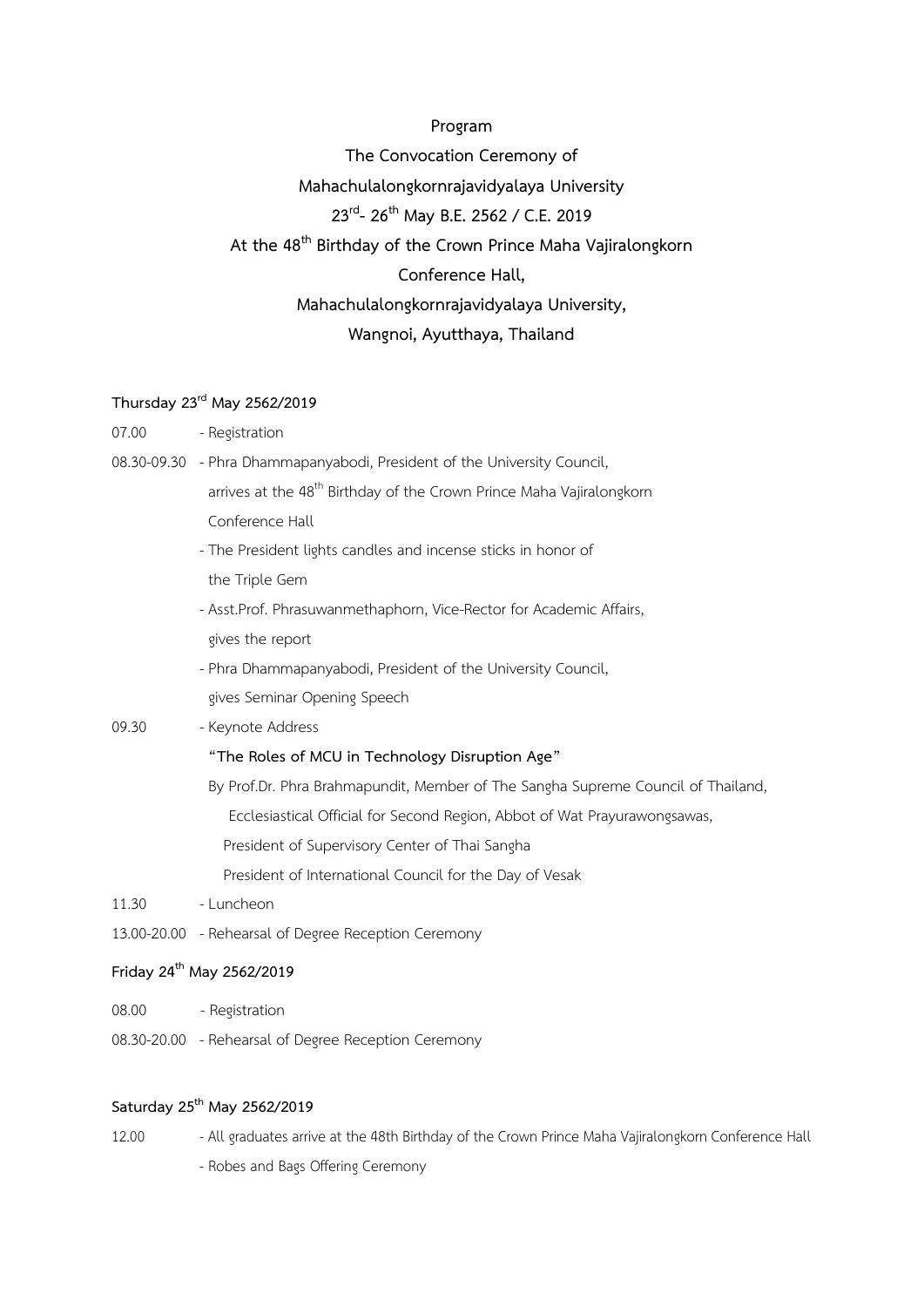- All monk graduates give Blessing

- 12.30 Graduates, University Council Committee, Faculty members, Staffs and Distinguished Guests arrive at the 48<sup>th</sup> Birthday of the Crown Prince Maha Vajiralongkorn Conference Hall
- 13.00 His Holiness Somdet Phra Ariyavongsagatanana, Supreme Patriarch, arrives at the 48<sup>th</sup> Birthday of the Crown Prince Maha Vajiralongkorn
	- Conference Hall
	- President of the University Council, Rector, Provincial Governor, Provincial Chief Justice, Commanding General of Military Circle 18, Commander of Phra Nakhon Si Ayutthaya Provincial Police and Administrators welcome the His Holiness
	- His Holiness Somdet Phra Ariyavongsagatanana, Supreme Patriarch lights candle and incense sticks in honor of the Triple Gem
	- President of the University Council presents respectful tribute to the His Holiness
	- Representative of Bachelor Degrees presents respectful tribute to the His Holiness
	- MCU Rector gives the report
	- Deans of the Faculty of Education, Humanities, Social Sciences, Buddhism and Director of Abhidhammachotikavidyalaya read the names of the Graduates respectively
	- His Holiness Somdet Phra Ariyavongsagatanana, Supreme Patriarch, confers the degrees on graduates.
	- Venerable Monks deliver the blessing: Jayamangalagatha
	- His Holiness Somdet Phra Ariyavongsagatanana, Supreme Patriarch, delivers a Congratulatory Speech
	- MCU Rector pays homage to the His Holiness
	- Group Photo Session
	- The Ceremony adjourned

### **Sunday 26th May 2562/2019**

- 12.00 All graduates arrive at the 48th Birthday of the Crown Prince Maha Vajiralongkorn Conference Hall
	- Robes and Bags Offering Ceremony
	- President of the University Council delivers a thankful Speech
	- All monk graduates give Blessing
- 12.30 Graduates, University Council Committee, Faculty Members, Staff and Distinguished Guests arrive at the 48<sup>th</sup> Birthday of the Crown Prince Maha Vajiralongkorn Conference Hall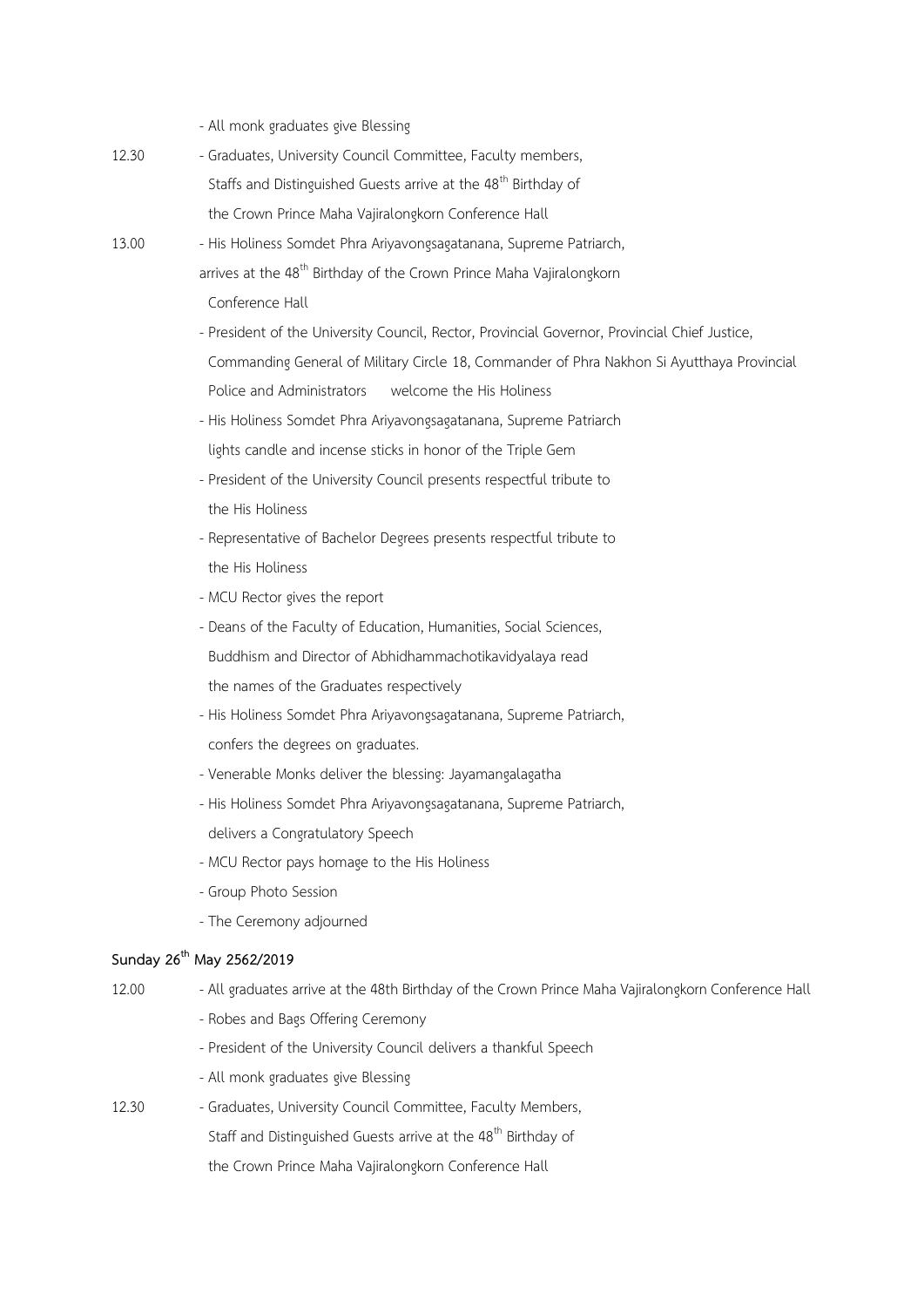- 13.00 His Holiness Somdet Phra Ariyavongsagatanana, Supreme Patriarch, arrives at the 48<sup>th</sup> Birthday of the Crown Prince Maha Vajiralongkorn Conference Hall
	- President of the University Council, Rector, Provincial Governor, Provincial Chief Justice, Commanding General of Military Circle 18, Commander of Phra Nakhon Si Ayutthaya Provincial Police and Administrators welcome the His Holiness
	- His Holiness Somdet Phra Ariyavongsagatanana, Supreme Patriarch, lights candle and incense sticks in honor of the Triple Gem
	- President of the University Council presents respectful tribute to the His Holiness
	- Provincial Governor of Phra Nakhon Si Ayutthaya presents respectful tribute to the His Holiness
	- Representative of Doctorate Degrees presents respectful tribute to the His Holiness
	- MCU Rector gives the report
	- Vice-rector reads the Citations for the Honorary Doctorate Degree and Master Degree respectively
	- His Holiness Somdet Phra Ariyavongsagatanana, Supreme Patriarch, presents the Honorary Doctorate Degree and Master Degree, respectively
	- Vice-rector reads the Citations for the Honorary insignias
	- His Holiness Somdet Phra Ariyavongsagatanana, Supreme Patriarch, presents the Honorary insignias
	- Dean of the Graduate School and Dean of Faculty of Buddhism reads the name for the Doctor of Philosophy Degrees, Master Degrees and Affiliated Institutes, respectively
	- His Holiness Somdet Phra Ariyavongsagatanana, Supreme Patriarch, confers the Ph.D., M.A. and B.A. Degrees
	- Venerable Monks chant the blessing
	- His Holiness Somdet Phra Ariyavongsagatanana, Supreme Patriarch, delivers a Congratulatory Speech
	- MCU Rector pays homage to
	- His Holiness Somdet Phra Ariyavongsagatanana, Supreme Patriarch
	- Group Photo Session
	- The Ceremony adjourned